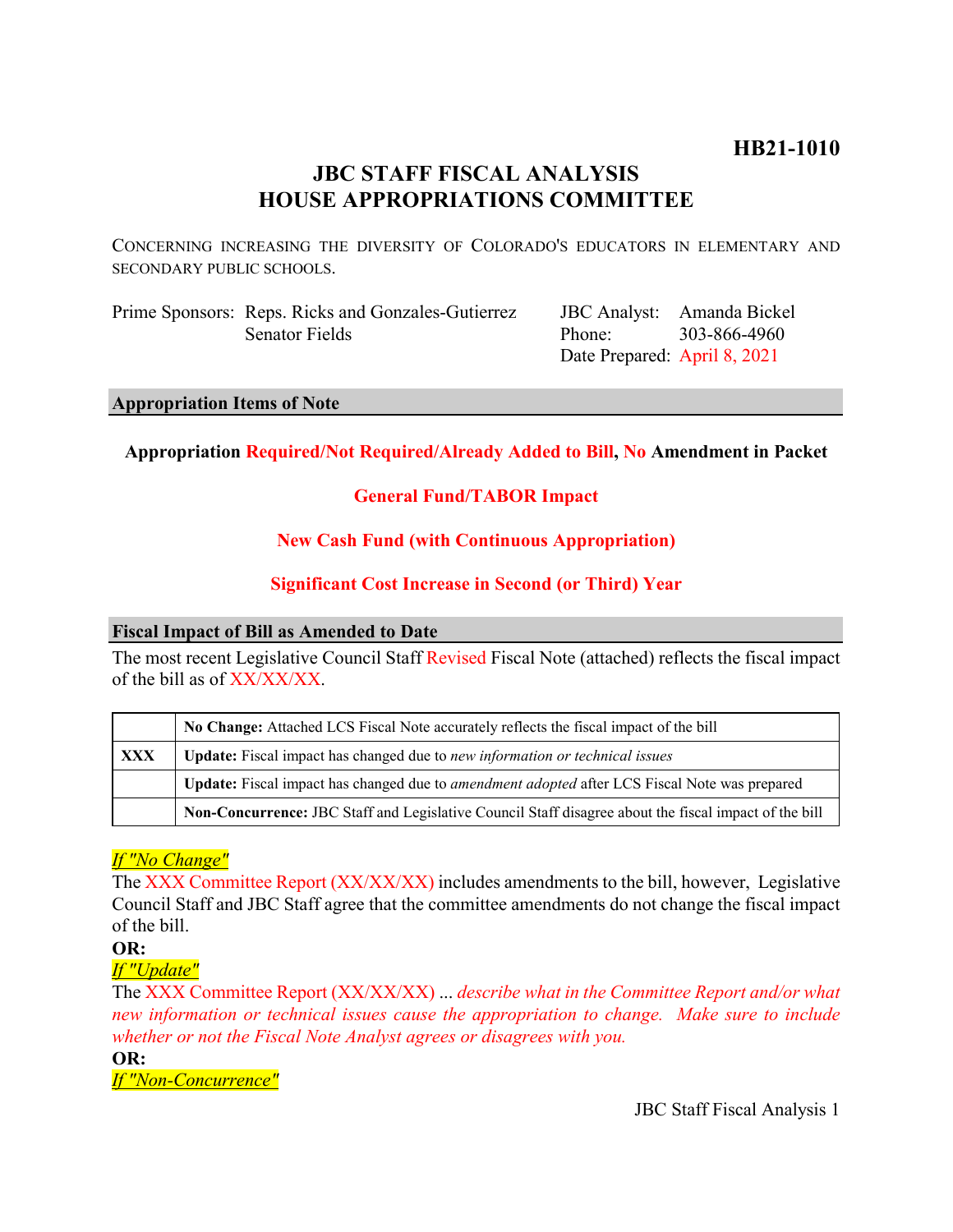# **HB21-1010 JBC Staff Analysis**

# *If the Non-Concurrence box is checked explain why.*

#### **Amendments in This Packet for Consideration by Appropriations Committee**

| Amendment   | <b>Description</b>                                               |
|-------------|------------------------------------------------------------------|
| J.XXX       | Staff-prepared appropriation amendment                           |
| L.XXX       | Bill Sponsor amendment - does not change fiscal impact           |
| L.XXX/J.000 | Bill Sponsor amendment - changes fiscal impact and appropriation |

#### **OR:**

| <b>Amendments in This Packet for Consideration by Appropriations Committee</b> |  |  |  |
|--------------------------------------------------------------------------------|--|--|--|
|--------------------------------------------------------------------------------|--|--|--|

| Amendment Description |  |
|-----------------------|--|
| None.                 |  |

### **Current Appropriations Clause in Bill**

The bill requires but does not contain an appropriation clause.

### **OR:**

The bill includes an appropriation clause that...

**OR:**

The bill includes an appropriation clause that *(describe its deficiency).*

### **OR:**

The bill neither requires nor contains an appropriation clause for FY 20XX-YY.

# **Description of Amendments in This Packet**

**J.00X** Staff has prepared amendment **J.XXX** (attached) to add a provision appropriating a total of \$ to the Department of for FY 20XX-YY, including \$ General Fund and \$ cash/reappropriated funds from \_\_\_\_\_\_. This provision also states that the appropriation is based on the assumption that the Department will require an additional YY.Y FTE <and/or the Department will receive  $\oint$  federal funds to implement the act>.

# **OR:**

**J.00X** Staff has prepared amendment **J.XXX** (attached) to change the existing clause to appropriate....

**OR:**

**L.00X** Bill Sponsor amendment **L.XXX** (attached) ...

# **OR:**

# **L.XXX and J.YYY**

Bill Sponsor amendment **L.XXX** (attached) ...

#### **Points to Consider**

JBC Staff Fiscal Analysis 2